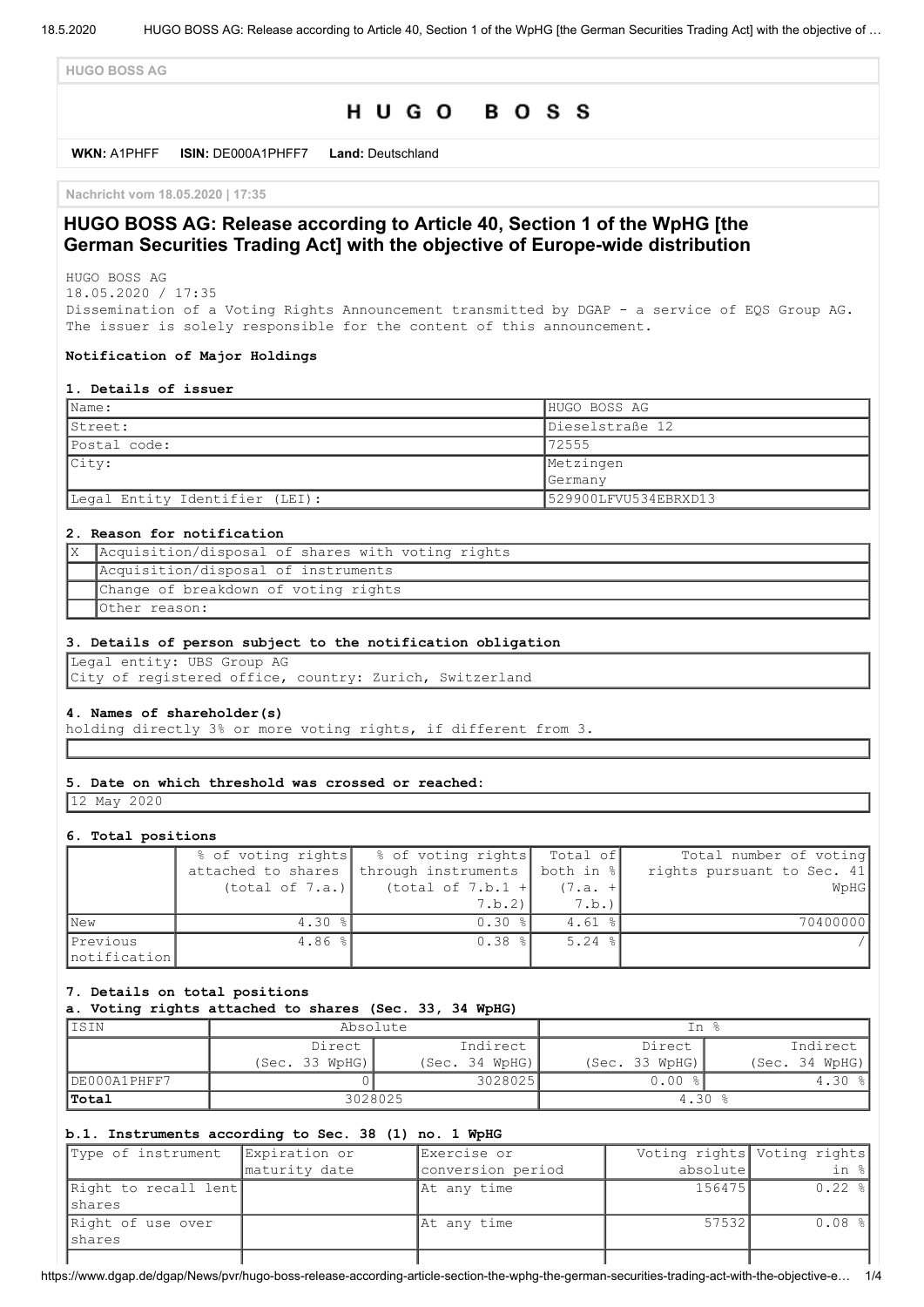HUGO BOSS AG: Release according to Article 40, Section 1 of the WpHG [the German Securities Trading Act] with the objective of ...

|  | lTotal | $\Delta$<br>$- + -$<br>. | $\sim$ $\sim$<br>1.30<br>. |
|--|--------|--------------------------|----------------------------|
|  |        |                          |                            |

| b.2. Instruments according to Sec. 38 (1) no. 2 WpHG |               |                              |                  |               |                         |  |
|------------------------------------------------------|---------------|------------------------------|------------------|---------------|-------------------------|--|
| $ $ Type of                                          | Expiration or | Exercise or                  | Cash or physical | Voting rights | Voting                  |  |
| linstrument                                          | maturity date | conversion period settlement |                  |               | absolute rights in $\ $ |  |
|                                                      |               |                              |                  |               | $0.00$ $\frac{8}{10}$   |  |
|                                                      |               |                              | Total            |               | $0.00$ $\frac{8}{10}$   |  |

# **8. Information in relation to the person subject to the notification obligation**

Person subject to the notification obligation is not controlled nor does it control any other undertaking(s) that directly or indirectly hold(s) an interest in the (underlying) issuer (1.).

X Full chain of controlled undertakings starting with the ultimate controlling natural person or legal entity:

| Name                                        | % of voting rights             | % of voting rights through     | Total of both (if    |
|---------------------------------------------|--------------------------------|--------------------------------|----------------------|
|                                             | (if at least $3\frac{8}{9}$ or | instruments (if at least 5% or | at least 5% or       |
|                                             | more)                          | more)                          | more)                |
| UBS Group AG                                | ⊱                              | နွ                             |                      |
| <b>UBS AG</b>                               | 옹                              | &                              | ిం                   |
|                                             | နွ                             | $\%$                           | g                    |
| UBS Group AG                                | နွ                             | &                              | 옹                    |
| <b>UBS AG</b>                               | နွ                             | $\%$                           | 옹                    |
| UBS Switzerland AG                          | 옹                              | &                              | %                    |
|                                             | 옹                              | $\%$                           | $\%$                 |
| <b>UBS</b> Group AG                         | 옹                              | $\%$                           | $\%$                 |
| <b>UBS AG</b>                               | 옹                              | &                              | $\%$                 |
| UBS Americas Holding                        | o <sub>o</sub>                 | &                              | g                    |
| <b>LLC</b>                                  |                                |                                |                      |
| UBS Americas Inc.                           | နွ                             | &                              | န္                   |
| UBS Asset Management                        | ٩,                             | &                              |                      |
| Trust Company                               |                                |                                |                      |
|                                             | 옹                              | &                              | 옹                    |
| <b>UBS</b> Group AG                         | 옹                              | $\%$                           | 옹                    |
| UBS AG                                      | 옹                              | $\%$                           | &                    |
| UBS Asset Management                        | o <sub>o</sub>                 | o <sub>o</sub>                 |                      |
| AG                                          |                                |                                |                      |
| UBS Asset Management                        | $\frac{6}{6}$                  | °                              |                      |
| Holding (No. 2) Ltd<br>UBS Asset Management |                                |                                |                      |
| Holding Ltd                                 | 옹                              | o <sub>o</sub>                 |                      |
| UBS Asset Management                        | 옹                              | &                              |                      |
| (UK) Limited                                |                                |                                |                      |
|                                             | နွ                             | $\%$                           | &                    |
| UBS Group AG                                | $\%$                           | $\%$                           | &                    |
| UBS AG                                      | $\%$                           | $\%$                           | $\%$                 |
|                                             | ٩,                             | o <sub>o</sub>                 |                      |
| UBS Asset Management<br>AG                  |                                |                                |                      |
| UBS Asset Management                        | ٩,                             | $\frac{6}{6}$                  |                      |
| Holding (No. 2) Ltd                         |                                |                                |                      |
| UBS Asset Management                        | ٩,                             | o <sub>o</sub>                 |                      |
| Holding Ltd                                 |                                |                                |                      |
| UBS Asset Management                        | 옹                              | နွ                             | °                    |
| Life Ltd                                    |                                |                                |                      |
| $\overline{a}$                              | $\%$                           | $\%$                           | $\%$                 |
| UBS Group AG                                | $\delta^{\rm o}$               | $\%$                           | $\%$                 |
| UBS AG                                      | $\%$                           | $^{\circ}$                     | $\%$                 |
| UBS Asset Management                        | 옹                              | $\%$                           | $\%$                 |
| $\mathbb{A}\mathbb{G}$                      |                                |                                |                      |
| UBS Asset Management                        | $\%$                           | $\%$                           | $\%$                 |
| (Singapore) Ltd                             |                                |                                |                      |
| $\equiv$                                    | $\%$                           | $\%$                           | $\%$                 |
| UBS Group AG                                | $\%$                           | $\%$                           | $\frac{1}{\sqrt{2}}$ |
| <b>UBS AG</b>                               | °                              | $\%$                           | $\frac{1}{\sqrt{2}}$ |
| UBS Asset Management                        | 옹                              | °                              | $\frac{1}{\sqrt{2}}$ |
| AG                                          |                                |                                |                      |
| UBS Fund Management                         | 옹                              | $\%$                           | $\%$                 |
| (Luxembourg) SA                             |                                |                                |                      |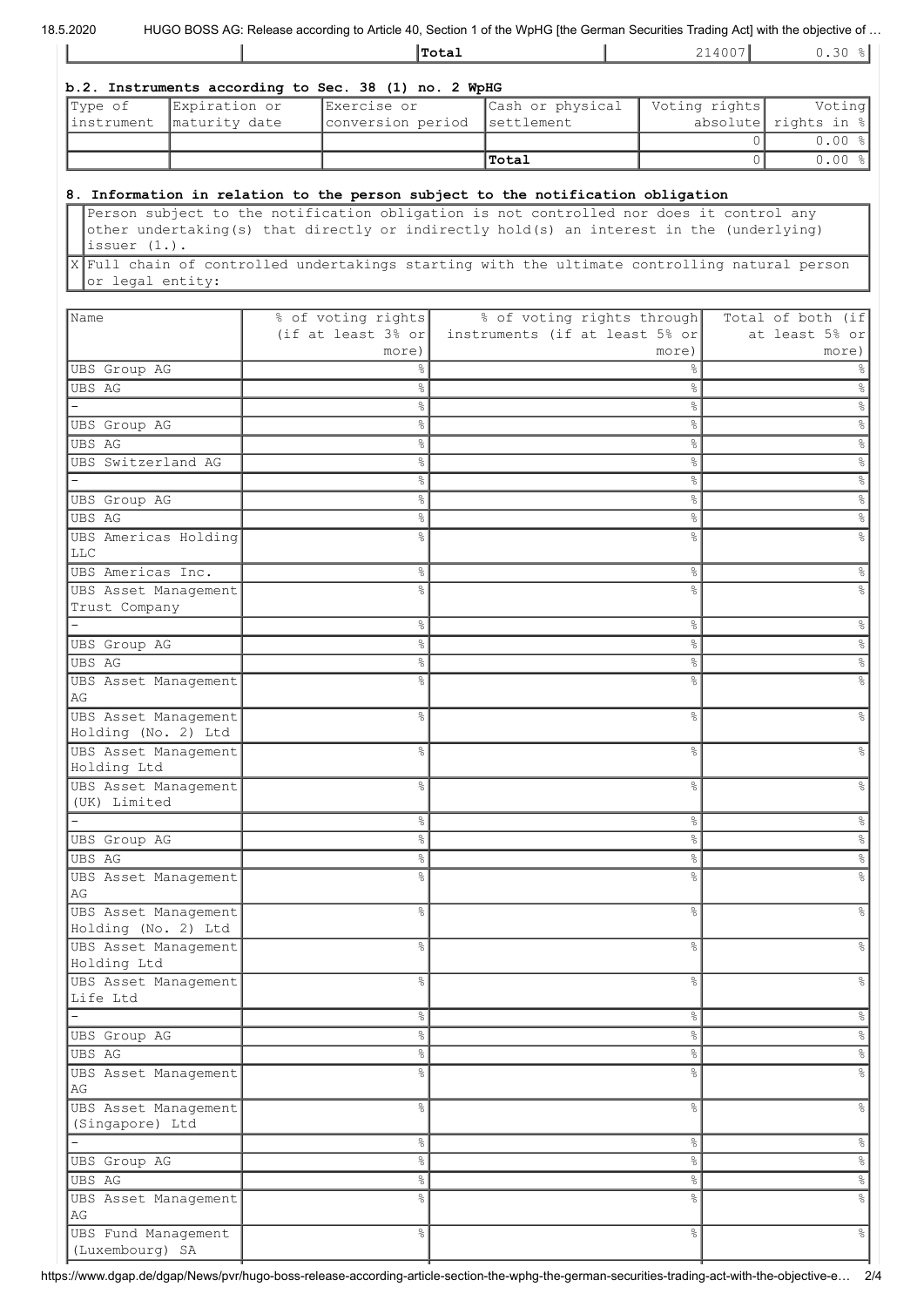| -                                    | $\frac{1}{6}$ | $\frac{1}{6}$        | $\frac{1}{6}$        |
|--------------------------------------|---------------|----------------------|----------------------|
| UBS Group AG                         | ిం            | 응                    | g,                   |
| <b>UBS AG</b>                        | $\frac{8}{6}$ | $\%$                 | နွ                   |
| UBS Asset Management                 | g.            | နွ                   | 옹                    |
| AG                                   |               |                      |                      |
| UBS Asset Management                 | g             | $\%$                 | 옹                    |
| Switzerland AG                       |               |                      |                      |
| UBS Fund Management                  | g             | $\%$                 | 옹                    |
| (Switzerland) AG                     |               |                      |                      |
|                                      | °             | $\%$                 | $\%$                 |
| UBS Group AG                         | $\frac{6}{6}$ | $\%$                 | $\%$                 |
| <b>UBS AG</b>                        | °             | $\%$                 | $\%$                 |
| UBS Americas Holding                 | g             | g.                   | g                    |
| <b>LLC</b>                           |               |                      |                      |
| UBS Americas Inc.                    | &             | $\%$                 | &                    |
| UBS Asset Management                 | ٥Ŗ            | o.                   | g                    |
| (Americas) Inc.                      |               |                      |                      |
| $\overline{\phantom{0}}$             | $\%$          | $\%$                 | &                    |
|                                      |               |                      |                      |
| UBS Group AG                         | °             | $\%$                 | %                    |
| UBS AG                               | $\%$          | $\frac{6}{\sqrt{2}}$ | %                    |
| UBS Asset Management                 | g<br>8        | 응                    | g                    |
| AG                                   |               |                      |                      |
| UBS Asset Management                 | 옹             | $\%$                 | &                    |
| Switzerland AG                       |               |                      |                      |
|                                      | °             | °                    | $\frac{6}{\sqrt{2}}$ |
| <b>UBS</b> Group AG                  | °             | $\%$                 | $\%$                 |
| UBS AG                               | °             | $\%$                 | $\infty$             |
| UBS Asset Management                 | 옹             | g.                   | g<br>8               |
| AG                                   |               |                      |                      |
| UBS Asset Management                 | 옹             | °                    | &                    |
| (Australia) Ltd.                     |               |                      |                      |
|                                      | °             | °                    | $\frac{6}{\sqrt{2}}$ |
| UBS Group AG                         | °             | $\%$                 | $\%$                 |
| UBS AG                               | °             | $\%$                 | $\%$                 |
| UBS Asset Management                 | g<br>6        | g.                   | g                    |
| AG                                   |               |                      |                      |
| UBS Asset Management                 | 옹             | $\%$                 | g                    |
| (Hong Kong) Ltd                      |               |                      |                      |
|                                      | ٩,            | $\frac{1}{2}$        |                      |
| <b>UBS</b> Group AG                  | $\%$          | e,                   | $\%$                 |
| <b>UBS AG</b>                        | $\frac{1}{6}$ | $\frac{1}{\sqrt{2}}$ | $\infty$             |
|                                      |               |                      |                      |
| UBS Asset Management<br>AG           | °             | g.                   | $\%$                 |
|                                      |               |                      |                      |
| UBS Asset Management                 | °             | $\frac{1}{6}$        | $\epsilon$           |
| (Japan) Ltd                          |               |                      |                      |
|                                      | $\frac{8}{6}$ | $\frac{6}{5}$        | $\%$                 |
| UBS Group AG                         | $\%$          | $\frac{1}{\delta}$   | $\%$                 |
| <b>UBS AG</b>                        | $\%$          | $\frac{1}{\sqrt{2}}$ | $\delta^{\rm o}$     |
| UBS Bank (Canada)                    | $\%$          | $\infty$             | $\delta^{\rm o}$     |
| Ξ.                                   | $\%$          | $\frac{1}{\sqrt{2}}$ | $\frac{\circ}{6}$    |
| UBS Group AG                         | $\%$          | $\frac{1}{\delta}$   | $\frac{6}{\sqrt{2}}$ |
| <b>UBS AG</b>                        | $\%$          | $\frac{1}{\sqrt{2}}$ | $\frac{\circ}{6}$    |
| UBS Europe SE                        | $\%$          | $\infty$             | $\delta^{\rm o}$     |
| <b>UBS</b> Gestion                   | 옹             | $\frac{8}{6}$        | $\%$                 |
| S.G.I.I.C., SA                       |               |                      |                      |
| $\mathbf{r}$                         | $\%$          | $\frac{1}{6}$        | $\%$                 |
| <b>UBS</b> Group AG                  | °             | $\infty$             | $\%$                 |
| <b>UBS AG</b>                        | °             | $\frac{6}{6}$        | $\%$                 |
|                                      |               |                      |                      |
| UBS Americas Holding<br>$_{\rm LLC}$ | 옹             | g.                   | $\%$                 |
|                                      |               |                      |                      |
| UBS Americas Inc.                    | $\%$          | $\frac{6}{6}$        | $\%$                 |
| UBS Financial                        | e<br>8        | g.                   | $\%$                 |
| Services Inc.                        |               |                      |                      |
| $\overline{\phantom{0}}$             | $\%$          | $\frac{1}{6}$        | $\%$                 |
| <b>UBS</b> Group AG                  | $\%$          | $\frac{1}{\sqrt{2}}$ | $\frac{1}{\sqrt{2}}$ |
| <b>UBS AG</b>                        | $\%$          | $\frac{1}{6}$        | $\frac{1}{\sqrt{2}}$ |
| UBS (Jersey)                         | $\%$          | $\frac{8}{6}$        | $\delta_0$           |
|                                      |               |                      |                      |